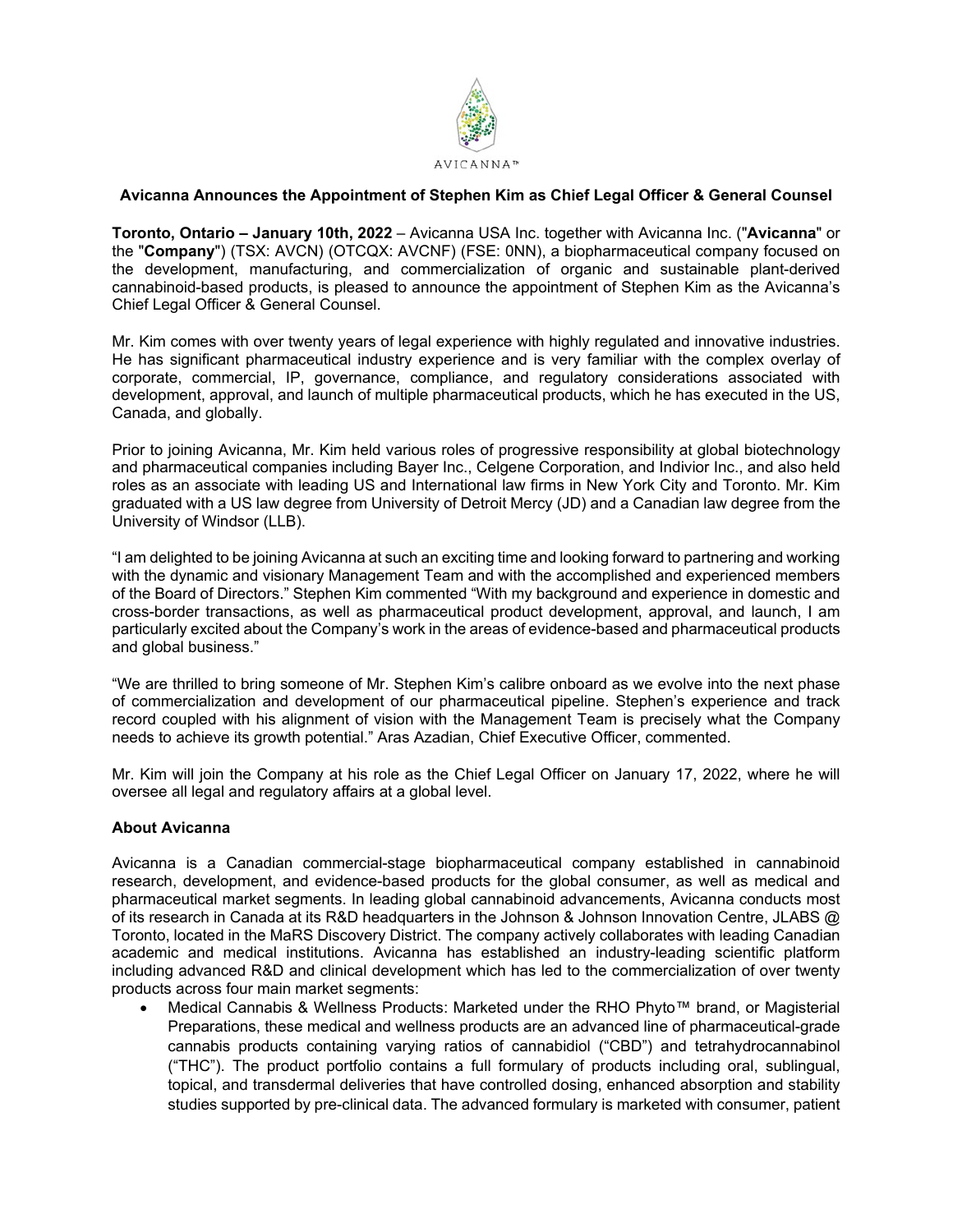and medical community education and training. Avicanna's medical and wellness product portfolio also forms the foundation of the Company's pharmaceutical pipeline with the contribution of the formulations that form the basis of the products as well as the data generated from sales and participation of the products in real world evidence studies.

- CBD Derma-Cosmetic Products: Marketed under the Pura H&W™ or Pura Earth™ brands, these registered, clinically tested, derma-cosmetic products include a portfolio of functional CBD topical products.
- Pharmaceutical Pipeline: Leveraging Avicanna's scientific platform, vertical integration, and realworld evidence, Avicanna has created a pipeline of patent-pending drug candidates which are indication-specific and in various stages of clinical development and commercialization. These cannabinoid-based drug candidates provide solutions for unmet medical needs in the areas of dermatology, chronic pain, and various neurological disorders. Avicanna's first pharmaceutical preparation (Trunerox) is in the drug registration stage in South America.
- Cannabis Raw Materials, Seeds, and Bulk Formulations: Marketed under the Aureus™ brand, the Company's raw material business has successfully completed sales to 11 countries. Aureus offers cannabis dried flower, standardized seeds, full spectrum extracts, and cannabinoid distillates, isolated cannabinoids (CBD, THC, cannabigerol ("CBG") and other rare cannabinoids), and bulk formulations derived from hemp and cannabis cultivars through its sustainable, economical, and industrial-scale subsidiaries based in Colombia. The majority of the Aureus products are produced at Santa Marta Golden Hemp S.A.S. ("SMGH"), the Company's majority-owned subsidiary, which is also Good Agricultural and Collection Practices ("GACP") certified and has United States Department of Agriculture ("USDA") National Organic Program certification for its hemp cultivar.

SOURCE Avicanna Inc.

## **Stay Connected**

For more information about Avicanna, visit [www.avicanna.com,](http://www.avicanna.com/) contact Ivana Maric by email at [info@avicanna.com](mailto:info@avicanna.com) or follow us on social media on [LinkedIn,](https://www.linkedin.com/company/avicanna/mycompany/?viewAsMember=true) [Twitter,](https://twitter.com/AvicannaInc) [Facebook](https://www.facebook.com/avicannainc) or [Instagram.](https://www.instagram.com/avicannainc/)

The Company posts updates through videos from the official company YouTube channel [https://www.youtube.com/channel/UCFXPBGdKSxOUOf\\_VZoSFSUA.](https://www.youtube.com/channel/UCFXPBGdKSxOUOf_VZoSFSUA)

## *Cautionary Note Regarding Forward-Looking Information and Statements*

*This news release contains "forward-looking information" within the meaning of applicable securities laws. Forward-looking information contained in this press release may be identified by the use of words such as, "may", "would", "could", "will", "likely", "expect", "anticipate", "believe, "intend", "plan", "forecast", "project", "estimate", "outlook" and other similar expressions. Forward-looking information is not a guarantee of future performance and is based upon a number of estimates and assumptions of management in light of management's experience and perception of trends, current conditions and expected developments, as well as other factors relevant in the circumstances, including assumptions in respect of current and future market conditions, the current and future regulatory environment, the availability of licenses, approvals and permits, and the utility and potential application of certain drugs, cannabinoids, compounds and products. Although the Company believes that the expectations and assumptions on which such forward looking information is based are reasonable, undue reliance should not be placed on the forward looking information because the Company can give no assurance that they will prove to be correct. Actual results and developments may differ materially from those contemplated by these statements. Forward-looking information is subject to a variety of risks and uncertainties that could cause actual events or results to differ materially from those projected in the forward-looking information. Such risks and uncertainties include, but are not limited to current and future market conditions, including the market price of the common shares of the Company, and the risk factors set out in the Company's annual information form dated September 3, 2021 and final short form prospectus dated November 27, 2020, filed with the Canadian securities regulators and available under the Company's profile on SEDAR at www.sedar.com. The statements in this press release are made as of the date of this release. The Company disclaims any intent or obligation to*